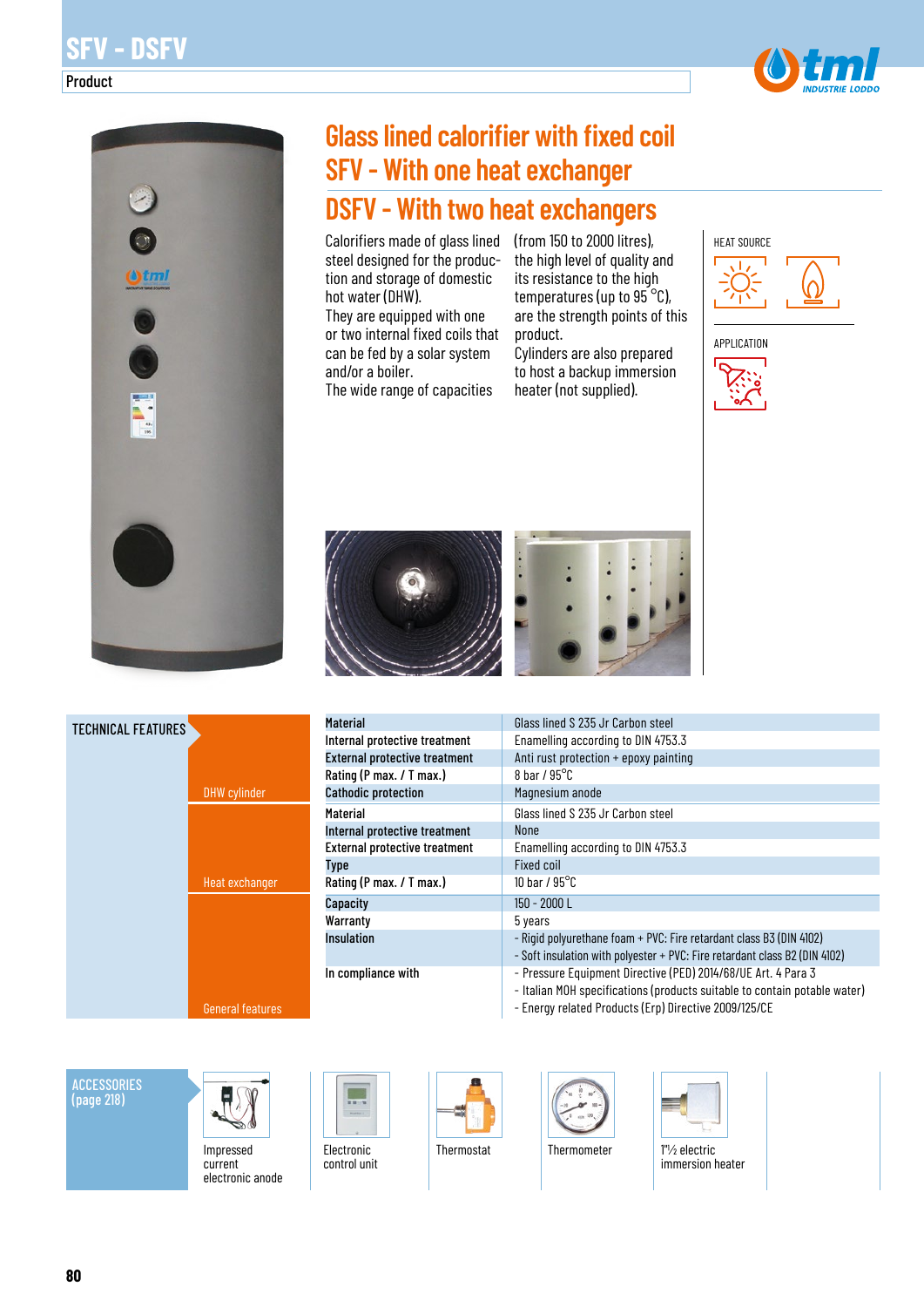



### **SFV - Hard insulation with rigid polyurethane foam and PVC jacket**

| <b>CODE</b>        | <b>INSULATION</b><br>THICK. (mm) | ErP<br><b>CLASS</b> | <b>HEAT LOSS S</b><br>(W) | <b>REAL</b><br>CAPACITY (L) | HEAT EXCHANGER<br>$(m^2) / (L)^*$ |
|--------------------|----------------------------------|---------------------|---------------------------|-----------------------------|-----------------------------------|
| <b>SFV 00150 R</b> | 50                               | B                   | 49,7                      | 148,0                       | 0,85/8,3                          |
| <b>SFV 00200 R</b> | 50                               | B                   | 56,7                      | 189,8                       | 0,90/8,8                          |
| <b>SFV 00300 R</b> | 50                               | B                   | 68,2                      | 290,3                       | 1,30 / 12,7                       |
| <b>SFV 00400 R</b> | 50                               | B                   | 72,0                      | 414.9                       | 1,60/15.7                         |
| <b>SFV 00500 R</b> | 50                               | B                   | 80,6                      | 500,3                       | 1,95/19,1                         |
| <b>SFV 00800 R</b> | 100                              | C                   | 105,9                     | 749.8                       | 2,70 / 26,5                       |
| <b>SFV 01000 R</b> | 100 <sup>°</sup>                 | C                   | 109.7                     | 931,5                       | 3,00/29,4                         |
| <b>SFV 01500 R</b> | 100                              | C                   | 132,3                     | 1474,3                      | 3.70 / 36.3                       |
| <b>SFV 02000 R</b> | 100                              | C                   | 142,2                     | 1951,9                      | 4,80/47,0                         |

### **SFV - Soft insulation with polyester and PVC jacket**

| CODE               | <b>INSULATION</b><br>THICK. (mm) | ErP<br>CLASS | HEAT LOSS S<br>(W) | REAL<br>CAPACITY (L) | HEAT EXCHANGER'<br>$(m2)/(L)$ <sup>*</sup> |
|--------------------|----------------------------------|--------------|--------------------|----------------------|--------------------------------------------|
| <b>SFV 00800 F</b> | 130                              | C            | 125,9              | 749.8                | 2.70 / 26.5                                |
| <b>SFV 01000 F</b> | 130                              | C            | 137.9              | 931,5                | 3,00/29.4                                  |
| <b>SFV 01500 F</b> | 130                              | C            | 168,1              | 1474.3               | 3.70 / 36.3                                |
| <b>SFV 02000 F</b> | 130                              | C            | 181.4              | 1951,9               | 4,80 / 47.0                                |



## **DSFV - Hard insulation with rigid polyurethane foam and PVC jacket**

| <b>CODE</b>         | <b>INSULATION</b><br>THICK. (mm) | ErP<br><b>CLASS</b> | <b>HEAT LOSS S</b><br>(W) | <b>REAL</b><br>CAPACITY (L) | <b>LOWER HEAT</b><br>EXCHANGER $(m^2) / (L)^*$ | <b>UPPER HEAT</b><br>EXCHANGER $(m^2) / (L)^*$ |
|---------------------|----------------------------------|---------------------|---------------------------|-----------------------------|------------------------------------------------|------------------------------------------------|
| <b>DSFV 00200 R</b> | 50                               | B                   | 56,7                      | 189,8                       | 0,90/8,8                                       | 0,50/4,9                                       |
| <b>DSFV 00300 R</b> | 50                               | B                   | 68.2                      | 290,3                       | 1,30/12,7                                      | 0,85/8,3                                       |
| <b>DSFV 00400 R</b> | 50                               | B                   | 72,0                      | 414.9                       | 1,60/15,7                                      | 0,90/8,8                                       |
| <b>DSFV 00500 R</b> | 50                               | B                   | 80.6                      | 500.3                       | 1.95 / 19.1                                    | 1,10/10.8                                      |
| <b>DSFV 00800 R</b> | 100                              | C                   | 105.9                     | 749,8                       | 2,70/26,5                                      | 1,50/14,7                                      |
| <b>DSFV 01000 R</b> | 100                              | C                   | 109.7                     | 931,5                       | 3,00/29.4                                      | 1.90 / 18.6                                    |
| <b>DSFV 01500 R</b> | 100                              | C                   | 132,3                     | 1474,3                      | 3,70/36,3                                      | 2,30/22,5                                      |
| <b>DSFV 02000 R</b> | 100                              | C                   | 142.2                     | 1951,9                      | 4,80/47,0                                      | 3,00 / 29,4                                    |

### **DSFV - Soft insulation with polyester and PVC jacket**

| <b>CODE</b>         | <b>INSULATION</b><br>THICK. (mm) | <b>FrP</b><br><b>CLASS</b> | <b>HEAT LOSS S</b><br>(W) | <b>REAL</b><br>CAPACITY (L) | II OWER HEAT '<br>$\mathsf{EXCHANGER}\left(\mathsf{m}^2\right) / \left(\mathsf{L}\right)^*$ | <b>UPPFR HFAT</b><br>EXCHANGER (m <sup>2</sup> ) / (L) * 1 |
|---------------------|----------------------------------|----------------------------|---------------------------|-----------------------------|---------------------------------------------------------------------------------------------|------------------------------------------------------------|
| <b>DSFV 00800 F</b> | 130                              | C                          | 125,9                     | 749.8                       | 2,70 / 26,5                                                                                 | 1.50 / 14.7                                                |
| <b>DSFV 01000 F</b> | 130                              | C                          | 137.9                     | 931,5                       | 3.00 / 29.4                                                                                 | 1.90 / 18.6                                                |
| <b>DSFV 01500 F</b> | 130                              | C                          | 168,1                     | 1474.3                      | 3,70/36,3                                                                                   | 2,30/22,5                                                  |
| <b>DSFV 02000 F</b> | 130                              | C                          | 181.4                     | 1951,9                      | 4.80 / 47.0                                                                                 | 3,00 / 29,4                                                |

**SFV**

Codes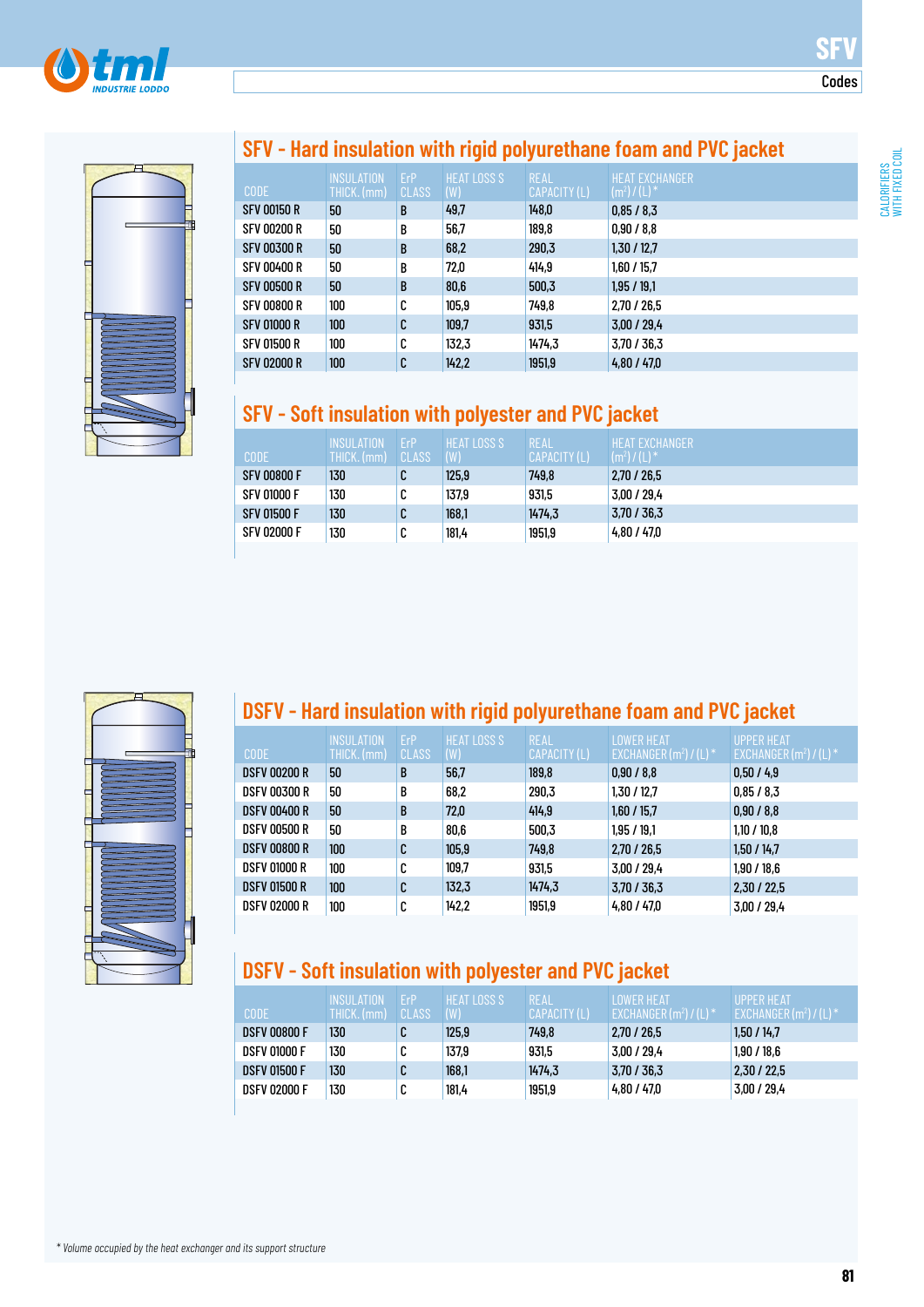#### Dimensions and heights



e

H

O N

M

a

e

w

F

E

D C B A

G

I L

q





#### LEGEND

- **a .** Magnesium anode
- **d .** Boiler flow
- **e .** Thermometer Sensor
- **g.** Boiler return
- 
- **i .** Domestic cold water inlet **q .** DHW inspection hatch
- **r .** Recirculation

y

i

e

r

g

d

x

**DSFV** 

- **u .** Domestic hot water outlet
- **w.** Opening for immersion heater
- **x .** Solar system flow
- **y .** Solar system return

| <b>MODEL</b>        | DIMENSIONS (mm) |      | $0$ EXT $**$<br>(Hard/Soft ins.) | $R^*$ | <b>LOWER HEAT</b><br>EXCHANGER(m <sup>2</sup> ) | <b>UPPER HEAT</b><br>EXCHANGER(m <sup>2</sup> ) | WEIGHT<br>SFV (kg) | WEIGHT<br>DSFV (kg) |
|---------------------|-----------------|------|----------------------------------|-------|-------------------------------------------------|-------------------------------------------------|--------------------|---------------------|
| <b>SFV 00150 R</b>  | 450             | 1065 | 550                              | 1210  | 0,85                                            |                                                 | 54                 |                     |
| $\_$ SFV 00200 $R$  | 450             | 1320 | 550                              | 1440  | 0,90                                            | 0.50                                            | 64                 | 70                  |
| $\S$ FV 00300 R     | 500             | 1610 | 600                              | 1730  | 1,30                                            | 0.85                                            | 83                 | 93                  |
| _SFV 00400 R        | 650             | 1410 | 750                              | 1610  | 1,60                                            | 0.90                                            | 98                 | 109                 |
| $\_$ SFV 00500 $R$  | 650             | 1660 | 750                              | 1835  | 1,95                                            | 1,10                                            | 112                | 125                 |
| $\_$ SFV 00800 $\_$ | 790             | 1750 | 990/1050                         | 1745  | 2,70                                            | 1,50                                            | 177                | 195                 |
| _SFV 01000_         | 790             | 2100 | 990/1050                         | 2095  | 3.00                                            | 1,90                                            | 206                | 229                 |
| _SFV 01500_         | 1000            | 2115 | 1200/1260                        | 2145  | 3,70                                            | 2,30                                            | 323                | 351                 |
| <b>_SFV 02000_</b>  | 1100            | 2380 | 1300/1360                        | 2465  | 4,80                                            | 3,00                                            | 452                | 488                 |

*\* For capacities from 150 to 500 litres, the tilt height refers to the insulated cylinder*

*\*\* The insulation is removable except for models from 150 to 500 litres*

|                     |     | HEIGHTS (mm) |     |     |      |      |      |      |      |                          |      |      |                        |                 | NECTIONS (GAS) |                    |               |                      |                      |         |  |
|---------------------|-----|--------------|-----|-----|------|------|------|------|------|--------------------------|------|------|------------------------|-----------------|----------------|--------------------|---------------|----------------------|----------------------|---------|--|
| <b>MODEL</b>        |     |              |     |     |      |      |      |      |      |                          |      |      | a                      | dgxy e          |                |                    |               |                      |                      |         |  |
| <b>SFV 00150 R</b>  | 110 | 190          | 260 | 300 | 530  | 560  |      |      | 730  | $\overline{\phantom{0}}$ | 730  | 840  | $1''\frac{1}{4}$       | ľ″              | $\frac{1}{2}$  | $1^{\prime\prime}$ | $\frac{1}{2}$ | $1''\frac{1}{4}$     | $1''\frac{1}{2}$     | 120/180 |  |
| _SFV 00200 R        | 110 | 190          | 260 | 340 | 630  | 690  | 740  | 850  | 840  | 950                      | 980  | 1090 | 1''/4                  |                 | $\frac{1}{2}$  | 111                | $\frac{1}{2}$ | $1^{\prime\prime}/4$ | $1''\frac{1}{2}$     | 120/180 |  |
| <b>_SFV 00300 R</b> | 120 | 230          | 300 | 405 | 790  | 845  | 900  | 1050 | 1050 | 1200                     | 1250 | 1365 | $1^{\prime\prime}/4$   |                 | $\frac{1}{2}$  | $1^{\prime\prime}$ | $\frac{1}{2}$ | $1^{\prime\prime}/4$ | $1''\frac{1}{2}$     | 120/180 |  |
| $\_$ SFV 00400 $R$  | 145 | 240          | 310 | 375 | 690  | 745  | 800  | 900  | 900  | 1000                     | 1030 | 1140 | 1''/4                  | ľ″              | $\frac{1}{2}$  | 111                | $\frac{1}{2}$ | $1^{\prime\prime}/4$ | $1''\frac{1}{2}$     | 120/180 |  |
| <b>_SFV 00500 R</b> | 145 | 240          | 310 | 395 | 840  | 895  | 950  | 1095 | 1095 | 1250                     | 1280 | 1390 | $1''\frac{1}{4}$       | ľ″              | $\frac{1}{2}$  | $1^{\prime\prime}$ | $\frac{1}{2}$ | $1''\frac{1}{4}$     | $1''\frac{1}{2}$     | 120/180 |  |
| <b>_SFV 00800_</b>  | 150 | 275          | 345 | 425 | 870  | 940  | 1010 | 1095 | 1200 | 1385                     | 1250 | 1425 | 1''/4                  | ľ"              | $\frac{1}{2}$  | 1 <sup>n</sup> /2  | 1"            | 1 <sup>n</sup> /2    | $1''\frac{1}{2}$     | 120/180 |  |
| <b>_SFV 01000_</b>  | 150 | 275          | 345 | 430 | 1020 | 1090 | 1160 | 1280 | 1400 | 1635                     | 1450 | 1770 | 1 <sup>n</sup> /4      | 1 <sup>''</sup> | $\frac{1}{2}$  | $1''\frac{1}{2}$   |               | 1 <sup>n</sup> /2    | $1''\frac{1}{2}$     | 120/180 |  |
| <b>_SFV 01500_</b>  | 230 | 375          | 475 | 530 | 1110 | 1180 | 1250 | 1345 | 1460 | 1675                     | 1490 | 1740 | $1^{\prime\prime}/\mu$ | ľ″              | $\frac{1}{2}$  | 2″                 | 1"            | ን"                   | $1''\frac{1}{2}$     | 220/290 |  |
| _SFV 02000_         | 255 | 385          | 540 | 540 | 1270 | 1340 | 1410 | 1545 | 1675 | 1935                     | 1750 | 1955 | 1 <sup>n</sup> /4      |                 | $\frac{1}{2}$  | $2^{\prime\prime}$ | 10            | 2"                   | $1^{\prime\prime}/2$ | 220/290 |  |

**82**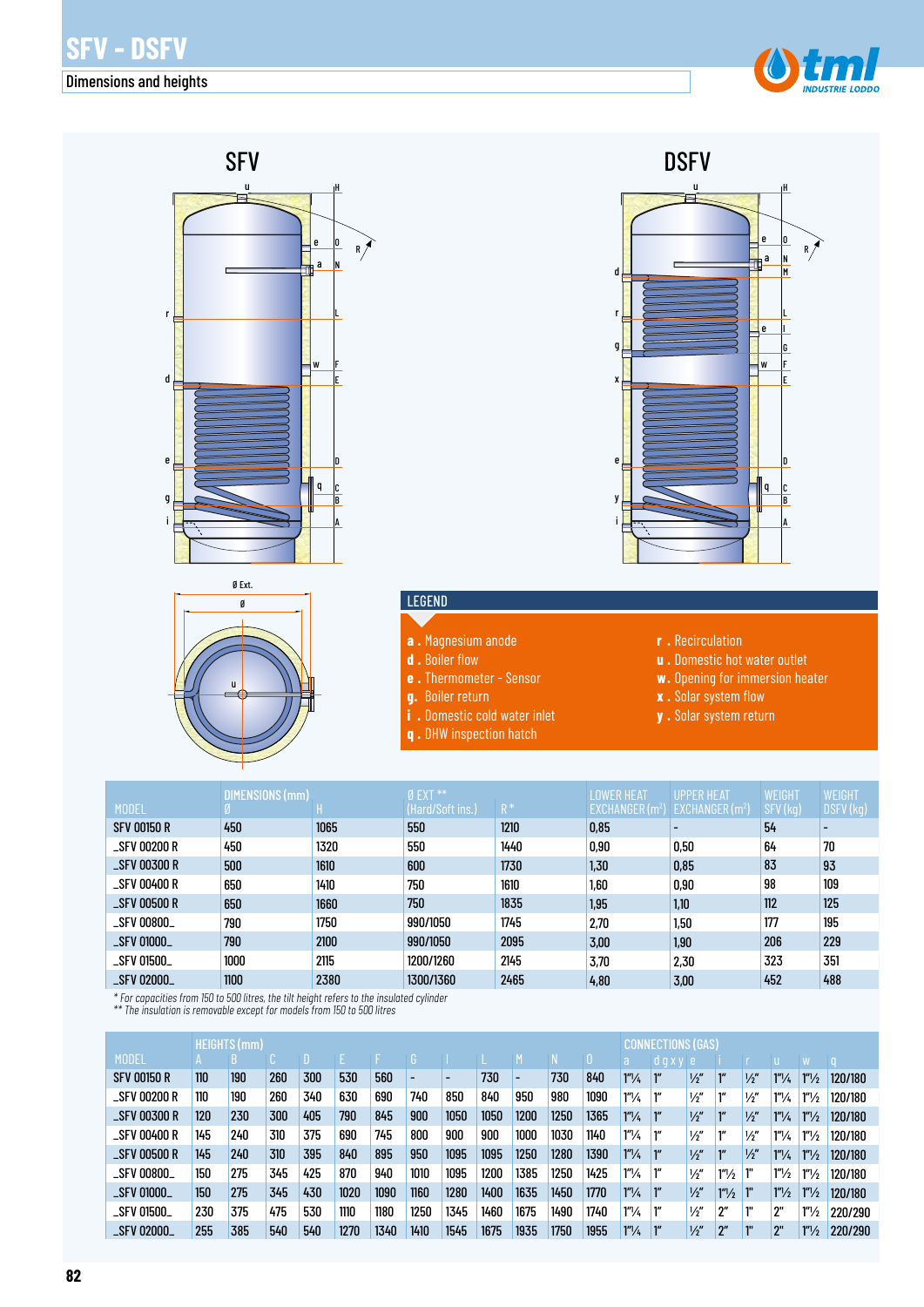

WITH FIXED COIL

#### System layout

*Disclaimer: this layout is purely indicative. It does not replace consultant's design*



**83**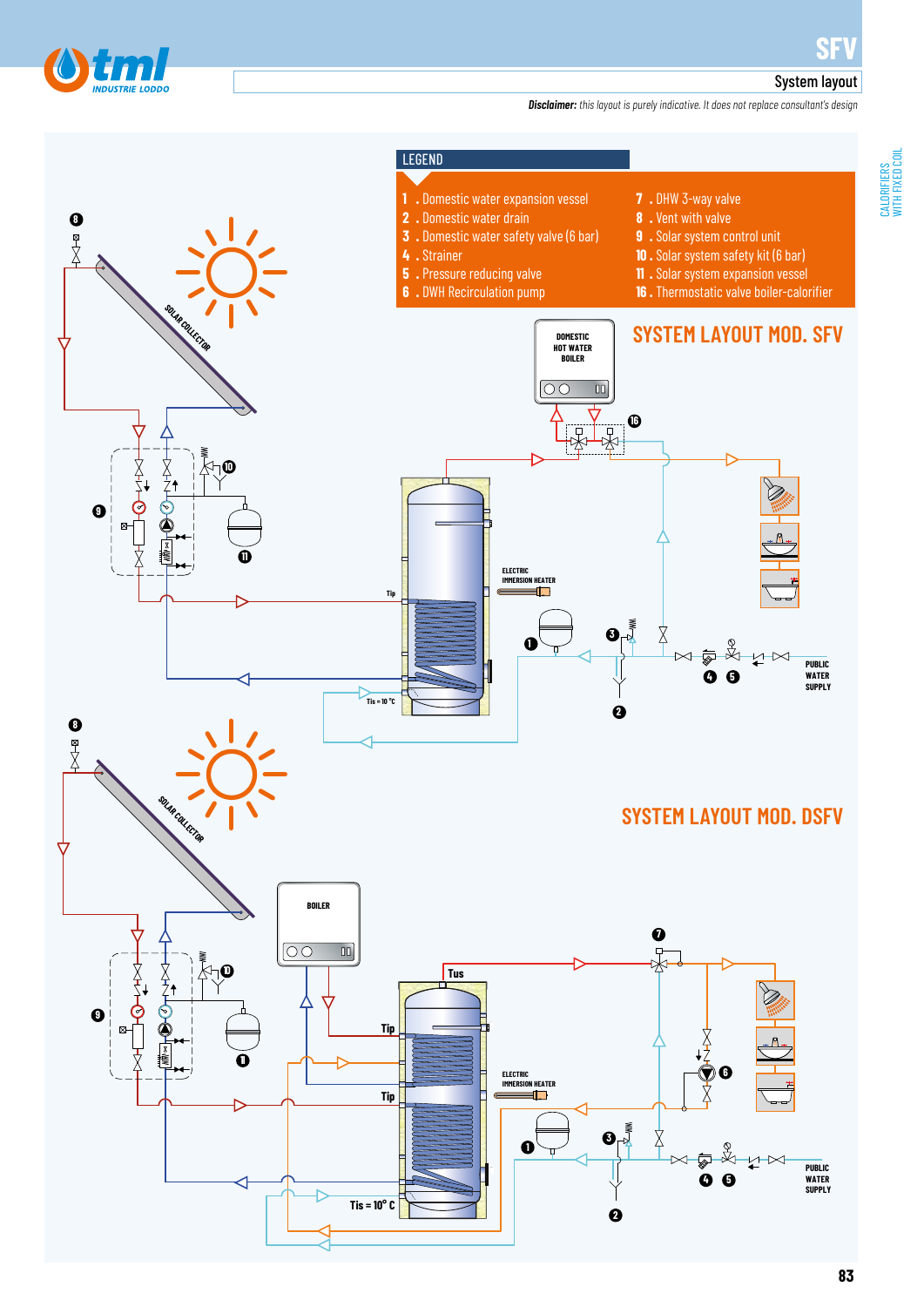#### Performance





Data related to the lower heat exchanger

|                         | <b>MODEL</b>                                      | <b>SFV 00150R</b>        |                          |        |        | <b>_SFV 00200R</b>       |                          |        |            | <b>_SFV 00300R</b>       |                          |      |        |  |  |
|-------------------------|---------------------------------------------------|--------------------------|--------------------------|--------|--------|--------------------------|--------------------------|--------|------------|--------------------------|--------------------------|------|--------|--|--|
|                         | HEAT EXCHANGER (m <sup>2</sup> ) [L] <sup>1</sup> | 0,85 [6,0]               |                          |        |        | 0,9 [6,4]                |                          |        |            | 1,3 [9,2]                |                          |      |        |  |  |
|                         | PRIMARY FLOW (m <sup>3</sup> /h)                  | $\overline{2}$           |                          |        |        | $\mathbf 2$              |                          |        |            | $\overline{2}$           |                          |      |        |  |  |
|                         | PRIMARY TEMP. (°C)                                | 50                       | 60                       | 70     | 80     | 50                       | 60                       | 70     | $80\,$     | 50                       | 60                       | 70   | 80     |  |  |
|                         | LITRES 10' (L/10') <sup>2</sup>                   | 174                      | 197                      | 278    | 298    | 216                      | 240                      | 339    | 360        | 325                      | 359                      | 507  | 536    |  |  |
|                         | LITRES FIRST HOUR <sup>2</sup>                    | 341                      | 481                      | 665    | 784    | 392                      | 539                      | 747    | 872        | 572                      | 775                      | 1072 | 1244   |  |  |
|                         | CONTINUOUS DRAW (L) 3                             | 211                      | 358                      | 489    | 614    | 222                      | 378                      | 515    | 646        | 312                      | 526                      | 714  | 895    |  |  |
|                         | POWER (kW)                                        | 9                        | 15                       | $20\,$ | 25     | 9                        | 15                       | 21     | 26         | 13                       | 21                       | 29   | 36     |  |  |
| DHW FROM<br>10 TD 45 °C | PREHEATING <sup>3</sup> (min)                     | 44                       | 26                       | 19     | 15     | 54                       | 31                       | 23     | 18         | 60                       | 35                       | 25   | $20\,$ |  |  |
|                         | LITRES 10' (L/10') <sup>2</sup>                   |                          | $\overline{\phantom{a}}$ | 179    | 195    | $\overline{\phantom{0}}$ | $\overline{a}$           | 221    | 238        | $\overline{\phantom{0}}$ | $\overline{\phantom{a}}$ | 333  | 356    |  |  |
|                         | LITRES FIRST HOUR <sup>2</sup>                    |                          | $\overline{\phantom{a}}$ | 372    | 468    | ÷                        | ÷,                       | 424    | 525        |                          | $\overline{\phantom{a}}$ | 617  | 756    |  |  |
|                         | CONTINUOUS DRAW (L) 3                             |                          | $\overline{\phantom{a}}$ | 243    | 344    | $\overline{\phantom{0}}$ | $\overline{\phantom{0}}$ | 257    | 363        | $\overline{\phantom{a}}$ | $\overline{\phantom{a}}$ | 359  | 506    |  |  |
|                         | POWER (kW)                                        |                          | $\overline{\phantom{m}}$ | 14     | 20     | $\overline{\phantom{a}}$ | ÷,                       | 15     | 21         |                          | $\overline{\phantom{a}}$ | 20,9 | 29,4   |  |  |
| DHW FROM<br>10 TO 60 °C | PREHEATING <sup>3</sup> (min)                     | $\overline{\phantom{a}}$ | $\overline{\phantom{a}}$ | 38     | 27     | $\qquad \qquad -$        | $\overline{\phantom{0}}$ | 46     | 32         | $\overline{\phantom{a}}$ | $\overline{\phantom{0}}$ | 52   | 36     |  |  |
|                         | NL <sup>4</sup>                                   | 1,4                      |                          |        |        | $\boldsymbol{2}$         |                          |        |            | 5                        |                          |      |        |  |  |
|                         |                                                   |                          |                          |        |        |                          |                          |        |            |                          |                          |      |        |  |  |
|                         | <b>MODEL</b>                                      | <b>SFV 00400R</b>        |                          |        |        | <b>_SFV 00500R</b>       |                          |        |            | <b>SFV 00800_</b>        |                          |      |        |  |  |
|                         | HEAT EXCHANGER (m <sup>2</sup> ) [L] <sup>1</sup> | $1,6$ [11,3]             |                          |        |        | 1,95 [13,8]              |                          |        |            | $2,7$ [19,2]             |                          |      |        |  |  |
|                         | PRIMARY FLOW (m <sup>3</sup> /h)                  | $\overline{3}$           |                          |        |        | 3                        |                          |        |            | $\overline{3}$           |                          |      |        |  |  |
|                         | PRIMARY TEMP. (°C)                                | 50                       | 60                       | $70\,$ | $80\,$ | 50                       | 60                       | $70\,$ | ${\bf 80}$ | 50                       | 60                       | 70   | 80     |  |  |
|                         | LITRES 10' (L/10') <sup>2</sup>                   | 456                      | 499                      | 706    | 742    | 549                      | 600                      | 849    | 892        | 811                      | 878                      | 1241 | 1297   |  |  |
|                         | LITRES FIRST HOUR <sup>2</sup>                    | 765                      | 1022                     | 1418   | 1636   | 920                      | 1224                     | 1697   | 1954       | 1306                     | 1704                     | 2359 | 2694   |  |  |
|                         | CONTINUOUS DRAW (L) 3                             | 391                      | 661                      | 900    | 1129   | 468                      | 789                      | 1071   | 1342       | 625                      | 1044                     | 1413 | 1765   |  |  |
| DHW FROM<br>10 TD 45 °C | POWER (kW)                                        | 16                       | 27                       | 37     | 46     | 19                       | 32                       | 44     | 55         | 25                       | 43                       | 57   | 72     |  |  |
|                         | PREHEATING <sup>3</sup> (min)                     | 68                       | 39                       | 29     | 23     | 69                       | 40                       | 29     | 23         | 80                       | 46                       | 34   | 27     |  |  |
|                         | LITRES 10' (L/10') <sup>2</sup>                   |                          | $\overline{\phantom{a}}$ | 465    | 495    | $\frac{1}{2}$            | $\overline{a}$           | 561    | 595        | $\overline{\phantom{0}}$ | $\overline{\phantom{a}}$ | 826  | 871    |  |  |
|                         | LITRES FIRST HOUR <sup>2</sup>                    |                          | $\overline{\phantom{a}}$ | 822    | 998    | ÷,                       | ÷,                       | 987    | 1196       | L,                       | $\overline{\phantom{a}}$ | 1394 | 1666   |  |  |
|                         | CONTINUOUS DRAW (L) 3                             | $\overline{\phantom{0}}$ | $\blacksquare$           | 450    | 635    | $\overline{\phantom{0}}$ | $\overline{\phantom{0}}$ | 539    | 758        | $\overline{\phantom{a}}$ | $\overline{\phantom{a}}$ | 718  | 1004   |  |  |
|                         | POWER (kW)                                        |                          | $\overline{\phantom{a}}$ | 26     | 37     | $\overline{\phantom{a}}$ | ÷,                       | 31     | 44         | $\overline{\phantom{a}}$ | $\overline{\phantom{a}}$ | 41,7 | 58,4   |  |  |
| DHW FROM<br>10 TO 60 °C | PREHEATING <sup>3</sup> (min)                     | $\overline{\phantom{a}}$ | $\overline{\phantom{a}}$ | 58     | 41     | $\qquad \qquad -$        | $\overline{\phantom{0}}$ | 59     | 42         | $\overline{\phantom{a}}$ | $\qquad \qquad -$        | 68   | 48     |  |  |
|                         | NL <sup>4</sup>                                   | 8                        |                          |        |        | $\mathbf{11}$            |                          |        |            | 20                       |                          |      |        |  |  |
|                         |                                                   |                          |                          |        |        |                          |                          |        |            |                          |                          |      |        |  |  |
|                         | <b>MODEL</b>                                      | <b>_SFV 01000.</b>       |                          |        |        | <b>_SFV 01500_</b>       |                          |        |            | <b>SFV 02000</b>         |                          |      |        |  |  |
|                         | HEAT EXCHANGER (m <sup>2</sup> ) [L] <sup>1</sup> | 3,0 [21,3]               |                          |        |        | 3,7 [26,3]               |                          |        |            | 4,8[34,1]                |                          |      |        |  |  |
|                         | PRIMARY FLOW (m3/h)                               | 3                        |                          |        |        | 4                        |                          |        |            | 4                        |                          |      |        |  |  |
|                         | PRIMARY TEMP. (°C)                                | 50                       | 60                       | 70     | 80     | 50                       | 60                       | 70     | 80         | 50                       | 60                       | 70   | 80     |  |  |
|                         | LITRES 10' (L/10') <sup>2</sup>                   | 993                      | 1065                     | 1508   | 1568   | 1536                     | 1626                     | 2306   | 2382       | 2023                     | 2133                     | 3025 | 3117   |  |  |
|                         | LITRES FIRST HOUR <sup>2</sup>                    | 1535                     | 1968                     | 2727   | 3089   | 2211                     | 2754                     | 3831   | 4286       | 2867                     | 3529                     | 4902 | 5455   |  |  |
|                         | CONTINUOUS DRAW (L) 3                             | 685                      | 1140                     | 1539   | 1921   | 853                      | 1425                     | 1926   | 2406       | 1066                     | 1762                     | 2372 | 2954   |  |  |
|                         | POWER (kW)                                        | 28                       | 46                       | 63     | 78     | 35                       | 58                       | 78     | 98         | 43                       | 72                       | 97   | 120    |  |  |
| DHW FROM<br>10 TO 45 °C | PREHEATING <sup>3</sup> (min)                     | 91                       | 53                       | 39     | 31     | 115                      | 67                       | $49\,$ | 38         | 126                      | 73                       | 53   | 42     |  |  |
|                         | LITRES 10' (L/10') <sup>2</sup>                   |                          | $\overline{\phantom{a}}$ | 1009   | 1059   | $\overline{\phantom{0}}$ | $\overline{\phantom{0}}$ | 1556   | 1618       |                          | ۰                        | 2047 | 2123   |  |  |
|                         | LITRES FIRST HOUR <sup>2</sup>                    |                          | $\overline{\phantom{a}}$ | 1631   | 1927   | $\qquad \qquad -$        | $\blacksquare$           | 2331   | 2702       | ÷,                       | $\overline{\phantom{a}}$ | 3013 | 3465   |  |  |
|                         | CONTINUOUS DRAW (L) 3                             | $\overline{a}$           | $\overline{\phantom{a}}$ | 785    | 1097   | $\overline{\phantom{0}}$ | $\overline{\phantom{0}}$ | 980    | 1370       | -                        | ۰                        | 1220 | 1696   |  |  |
|                         | POWER (kW)                                        |                          | $\overline{\phantom{a}}$ | $46\,$ | 64     | ÷                        | $\overline{\phantom{a}}$ | 57     | ${\bf 80}$ |                          | $\blacksquare$           | 70,9 | 98,6   |  |  |
| DHW FROM<br>10 TO 60 °C | PREHEATING <sup>3</sup> (min)                     | -                        | $\overline{\phantom{a}}$ | 79     | 55     | $\overline{\phantom{0}}$ | $\overline{\phantom{a}}$ | 99     | 69         | -                        | $\overline{\phantom{a}}$ | 108  | 76     |  |  |
|                         |                                                   |                          |                          |        |        |                          |                          |        |            |                          |                          |      |        |  |  |

52

43

*(1) Volume of fluid contained in the heat exchanger*

 $NL<sup>4</sup>$ 

*(2) Obtainable with pre-heated cylinder (at 45 °C with primary side set at 50 or 60 °C and pre-heated at 60 °C in the other cases) and a running heat source (3) With a proper power heat source generator*

27

*(4) Primary side 80 °C - Secondary side 10-45 °C*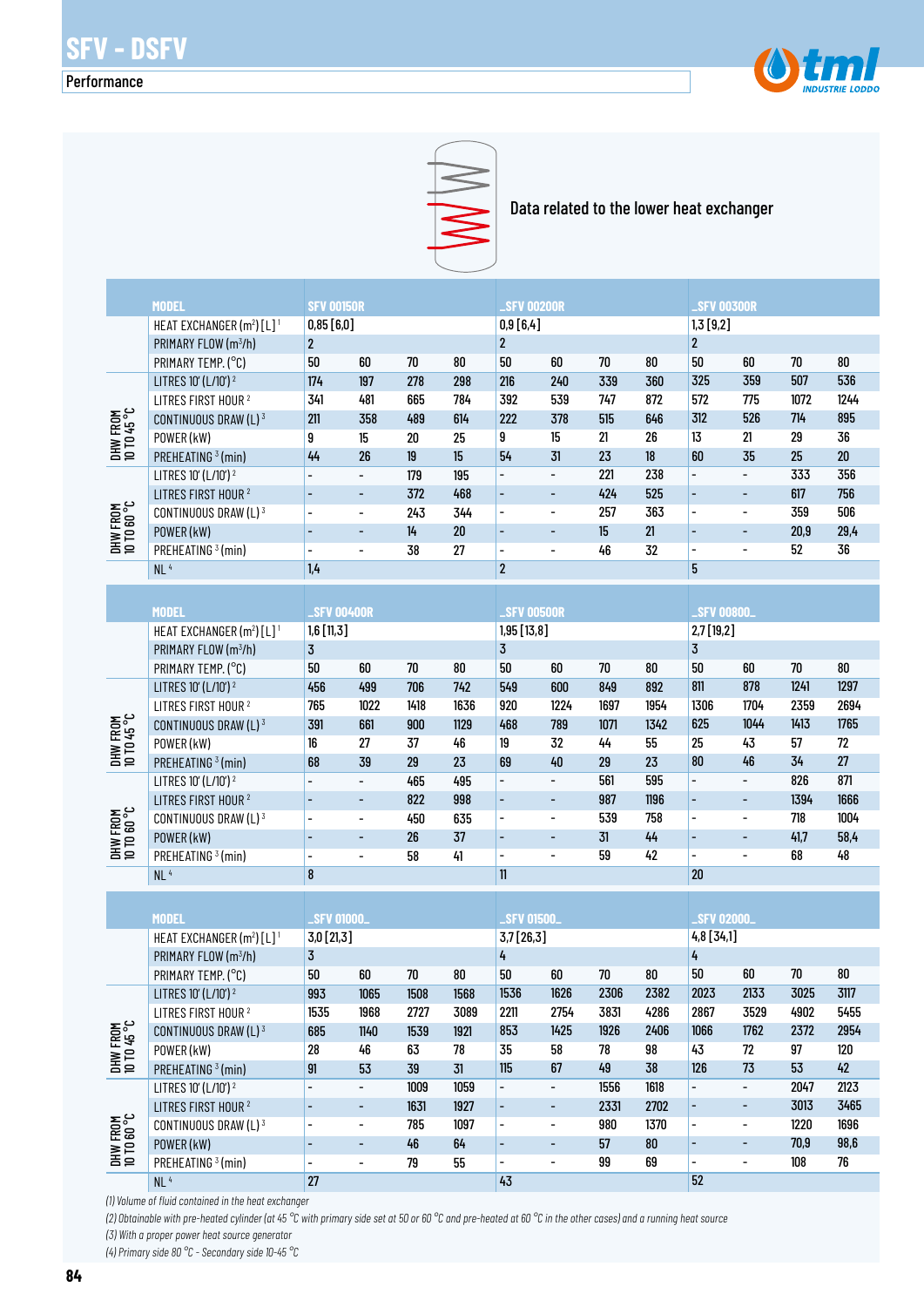# **SFV - DSFV**

Performance



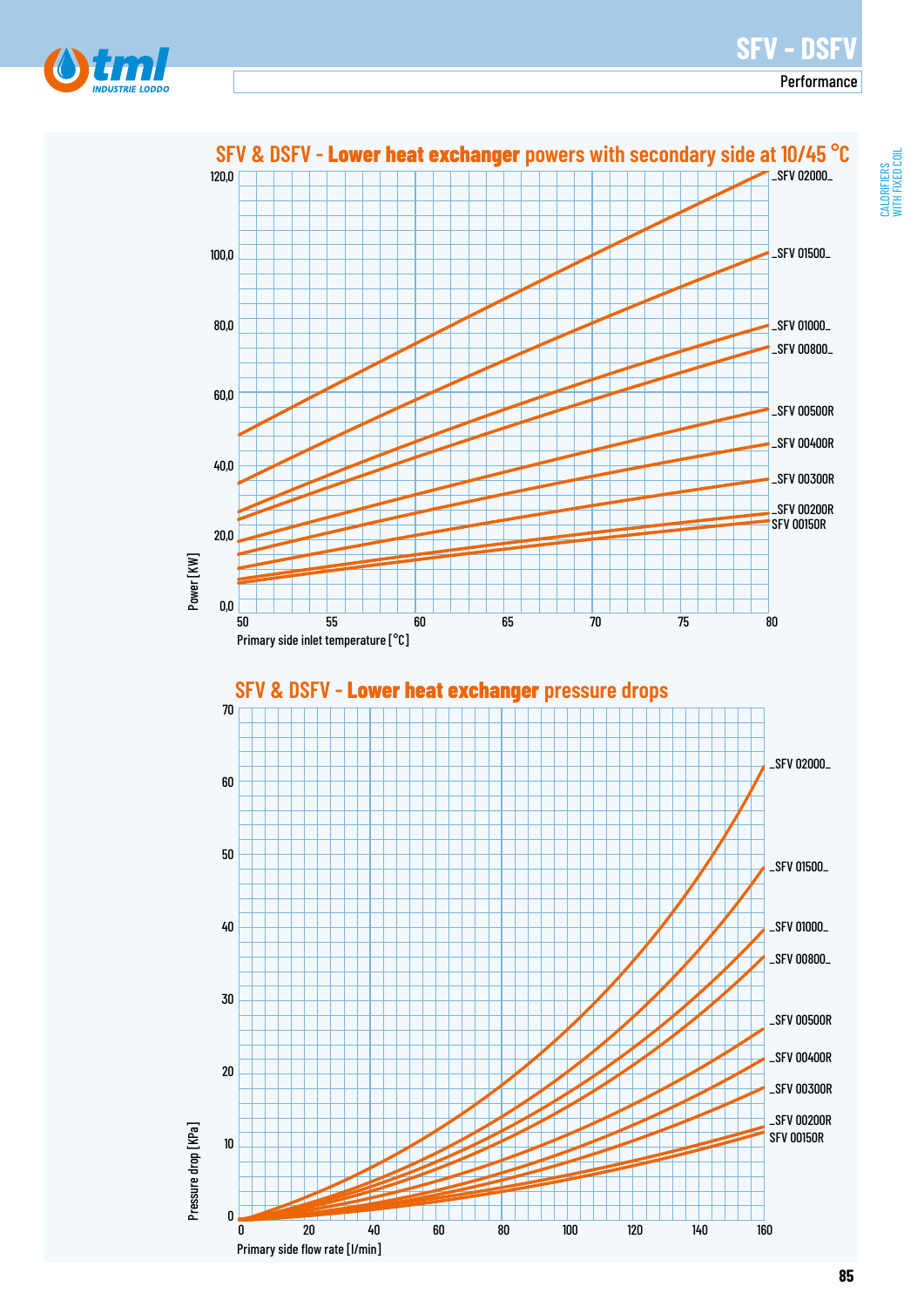



#### Data related to the upper heat exchanger

*The performance values in the chart refer to the partial volume of water affected by the heat exchanger* 

|                                |                                         |              |                          |     |      | <b>DSFV 00300R</b>       |                          |      |     |                          |                          |      |      | <b>DSFV 00500R</b>       |                          |      |      |
|--------------------------------|-----------------------------------------|--------------|--------------------------|-----|------|--------------------------|--------------------------|------|-----|--------------------------|--------------------------|------|------|--------------------------|--------------------------|------|------|
|                                | <b>MODEL</b>                            |              | <b>DSFV 00200R</b>       |     |      |                          |                          |      |     |                          | <b>DSFV 00400R</b>       |      |      |                          |                          |      |      |
|                                | HEAT EXCHANGER $(m^2)$ [L] <sup>1</sup> | 0,5[3,5]     |                          |     |      |                          | 0,85 [6,0]               |      |     | 0,9[6,4]                 |                          |      |      | $1,1$ [7,8]              |                          |      |      |
|                                | PRIMARY FLOW (m <sup>3</sup> /h)        | $\mathbf{2}$ |                          |     |      |                          | $\overline{2}$           |      |     | $\overline{2}$           |                          |      |      | 3                        |                          |      |      |
|                                | PRIMARY TEMP. (°C)                      | 50           | 60                       | 70  | 80   | 50                       | 60                       | 70   | 80  | 50                       | 60                       | 70   | 80   | 50                       | 60                       | 70   | 80   |
|                                | LITRES 10' (L/10') <sup>2</sup>         | 94           | 108                      | 153 | 165  | 149                      | 173                      | 243  | 263 | 197                      | 223                      | 314  | 336  | 236                      | 267                      | 377  | 403  |
|                                | LITRES FIRST HOUR <sup>2</sup>          | 195          | 281                      | 389 | 462  | 316                      | 456                      | 630  | 749 | 377                      | 530                      | 735  | 865  | 454                      | 638                      | 883  | 1040 |
| DHW FROM<br>10 TD 45 °C        | CONTINUOUS DRAW $(L)^3$                 | 127          | 218                      | 298 | 375  | 211                      | 358                      | 489  | 614 | 227                      | 388                      | 531  | 668  | 275                      | 469                      | 640  | 805  |
|                                | POWER (kW)                              | 5            | 9                        | 12  | 15   | 9                        | 15                       | 20   | 25  | 9                        | 16                       | 22   | 27   | 11                       | 19                       | 26   | 33   |
|                                | PREHEATING <sup>3</sup> (min)           | 38           | 22                       | 16  | 13   | 36                       | 21                       | 15   | 12  | 46                       | 27                       | 19   | 15   | 46                       | 27                       | 19   | 15   |
|                                | LITRES 10' (L/10') <sup>2</sup>         |              |                          | 97  | 107  | $\overline{\phantom{0}}$ | $\overline{\phantom{0}}$ | 155  | 171 | $\overline{\phantom{0}}$ | $\overline{a}$           | 203  | 220  | $\overline{\phantom{0}}$ | $\overline{\phantom{a}}$ | 243  | 264  |
|                                | LITRES FIRST HOUR <sup>2</sup>          |              | ۰                        | 214 | 273  |                          | $\overline{\phantom{0}}$ | 347  | 443 | $\overline{a}$           | $\overline{\phantom{0}}$ | 411  | 516  | $\overline{\phantom{0}}$ | $\overline{\phantom{0}}$ | 495  | 621  |
|                                | CONTINUOUS DRAW (L) 3                   |              |                          | 147 | 209  | $\overline{\phantom{0}}$ | $\overline{\phantom{0}}$ | 243  | 344 | $\overline{\phantom{0}}$ | $\overline{\phantom{a}}$ | 263  | 373  | $\overline{\phantom{a}}$ | $\overline{\phantom{a}}$ | 318  | 451  |
| <b>DHW FROM</b><br>10 TO 60 °C | POWER (kW)                              |              | $\overline{\phantom{0}}$ | 8.6 | 12,2 | $\overline{\phantom{0}}$ | $\overline{\phantom{0}}$ | 14.2 | 20  | -                        | ۰                        | 15.3 | 21.7 | $\overline{\phantom{0}}$ |                          | 18.5 | 26,2 |
|                                | PREHEATING <sup>3</sup> (min)           |              | $\overline{\phantom{0}}$ | 32  | 23   | $\overline{\phantom{0}}$ | -                        | 31   | 22  | $\blacksquare$           | $\overline{\phantom{a}}$ | 40   | 28   |                          |                          | 40   | 28   |
|                                | NL <sup>4</sup>                         |              |                          |     |      |                          |                          |      |     |                          |                          |      |      | $\overline{2}$           |                          |      |      |

|                                 | MODEL                                   |                          | <b>DSFV 00800_</b>       |      |      |                          | <b>DSFV 01000_</b>       |      |      |                          | <b>DSFV 01500_</b>       |      |      |                          | <b>DSFV 02000_</b>       |      |      |
|---------------------------------|-----------------------------------------|--------------------------|--------------------------|------|------|--------------------------|--------------------------|------|------|--------------------------|--------------------------|------|------|--------------------------|--------------------------|------|------|
|                                 | HEAT EXCHANGER $(m^2)$ [L] <sup>1</sup> | 1,5[10,6]                |                          |      |      |                          | $1,9$ [13,5]             |      |      |                          | 2,3[16,3]                |      |      | $3,0$ [21,3]             |                          |      |      |
|                                 | PRIMARY FLOW (m <sup>3</sup> /h)        | 3                        | 3                        |      |      |                          |                          |      |      | 3                        |                          |      |      | 4                        |                          |      |      |
|                                 | PRIMARY TEMP. (°C)                      | 50                       | 60                       | 70   | 80   | 50                       | 60                       | 70   | 80   | 50                       | 60                       | 70   | 80   | 50                       | 60                       | 70   | 80   |
|                                 | LITRES 10' (L/10') <sup>2</sup>         | 336                      | 376                      | 531  | 565  | 441                      | 491                      | 693  | 735  | 625                      | 684                      | 966  | 1015 | 827                      | 903                      | 1276 | 1341 |
|                                 | LITRES FIRST HOUR <sup>2</sup>          | 627                      | 870                      | 1203 | 1409 | 803                      | 1101                     | 1522 | 1774 | 1055                     | 1405                     | 1944 | 2238 | 1388                     | 1846                     | 2556 | 2942 |
| <b>DHW FROM<br/>10 TO 45 °C</b> | CONTINUOUS DRAW (L) 3                   | 368                      | 623                      | 849  | 1066 | 457                      | 771                      | 1047 | 1312 | 543                      | 911                      | 1235 | 1545 | 710                      | 1192                     | 1616 | 2022 |
|                                 | POWER (kW)                              | 15                       | 25                       | 35   | 43   | 19                       | 31                       | 43   | 53   | 22                       | 37                       | 50   | 63   | 29                       | 49                       | 66   | 82   |
|                                 | PREHEATING <sup>3</sup> (min)           | 50                       | 29                       | 21   | 17   | 55                       | 32                       | 23   | 18   | 68                       | 40                       | 29   | 23   | 69                       | 40                       | 29   | 23   |
|                                 | LITRES 10' (L/10') <sup>2</sup>         |                          |                          | 344  | 372  | $\overline{a}$           | $\overline{\phantom{0}}$ | 452  | 486  | $\overline{\phantom{0}}$ | $\blacksquare$           | 638  | 678  | $\overline{\phantom{a}}$ | $\overline{\phantom{a}}$ | 844  | 896  |
|                                 | LITRES FIRST HOUR <sup>2</sup>          |                          |                          | 680  | 847  | $\overline{\phantom{0}}$ | $\overline{\phantom{0}}$ | 869  | 1073 | $\overline{\phantom{0}}$ | $\overline{\phantom{a}}$ | 1132 | 1371 | $\overline{\phantom{0}}$ | $\overline{\phantom{a}}$ | 1490 | 1803 |
| DHW FROM<br>10 TO 60 °C         | CONTINUOUS DRAW (L) $3$                 | $\overline{\phantom{0}}$ | $\overline{\phantom{0}}$ | 424  | 599  | $\overline{\phantom{0}}$ | $\overline{\phantom{0}}$ | 526  | 741  | $\overline{\phantom{0}}$ | $\overline{\phantom{a}}$ | 624  | 876  | $\overline{\phantom{a}}$ | $\overline{\phantom{a}}$ | 816  | 1146 |
|                                 | POWER (kW)                              | $\overline{\phantom{0}}$ | -                        | 24,7 | 35   | $\overline{\phantom{0}}$ | $\overline{\phantom{0}}$ | 30,6 | 43,1 | $\overline{\phantom{0}}$ | $\overline{\phantom{a}}$ | 36,3 | 50.9 | $\overline{\phantom{0}}$ | $\overline{\phantom{a}}$ | 47.5 | 66,6 |
|                                 | PREHEATING <sup>3</sup> (min)           |                          |                          | 43   | 30   | $\overline{\phantom{0}}$ | $\overline{\phantom{0}}$ | 47   | 33   | -                        | $\overline{\phantom{a}}$ | 59   | 41   | $\overline{\phantom{0}}$ |                          | 59   | 42   |
|                                 | NL <sup>4</sup>                         | 3                        |                          |      |      | 3                        |                          |      |      | 6                        |                          |      |      | 10                       |                          |      |      |

*(1) Volume of fluid contained in the heat exchanger*

*(2) Obtainable with pre-heated cylinder (at 45 °C with primary side set at 50 or 60 °C and pre-heated at 60 °C in the other cases) and a running heat source*

*(3) With a proper power heat source generator*

*(4) Primary side 80 °C - Secondary side 10-45 °C*